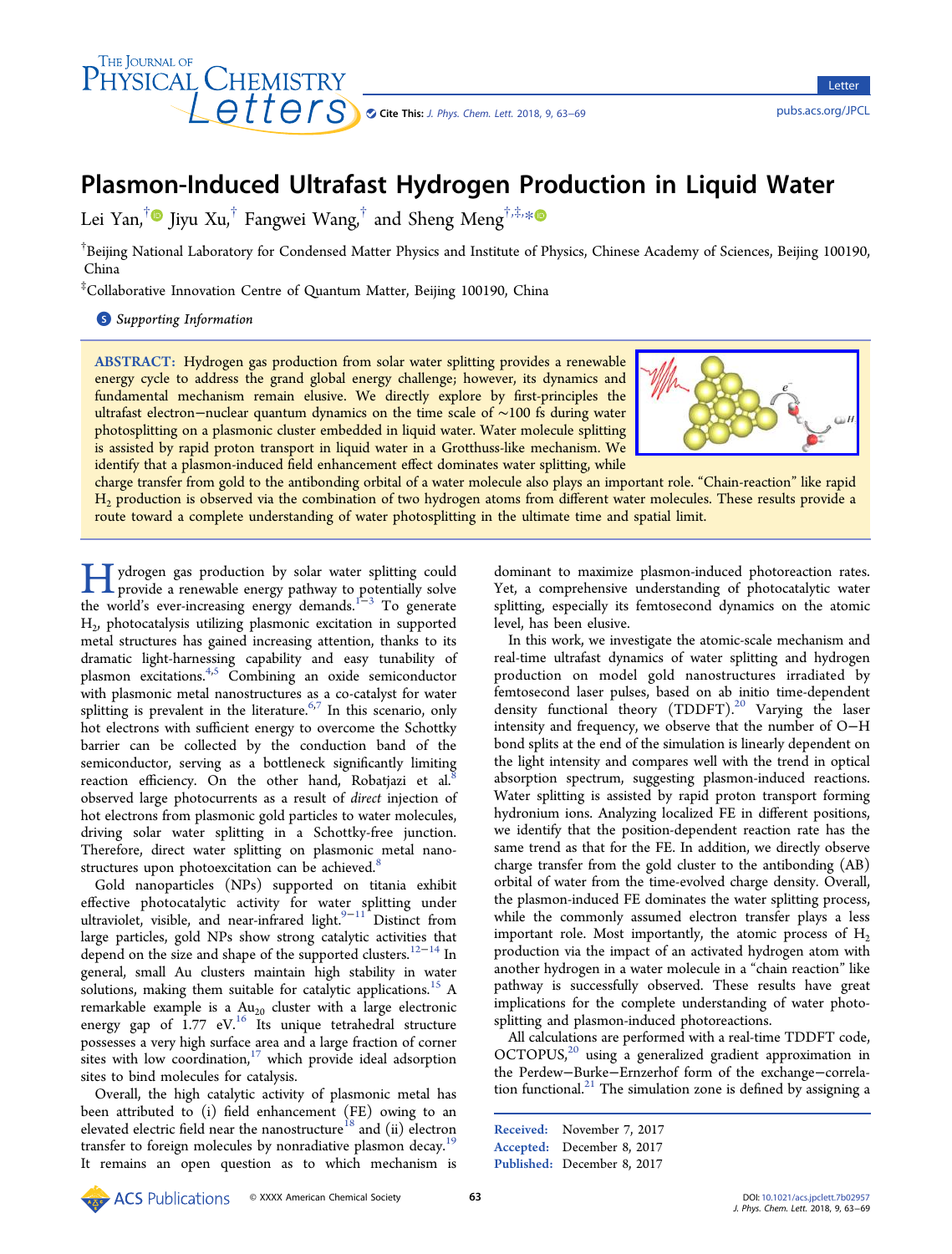<span id="page-1-0"></span>

Figure 1. (a) Snapshot of the  $Au_{20}$  cluster in water, where yellow, red, and gray spheres represent gold, oxygen, and hydrogen atoms, respectively. The arrow denotes the polarization direction of the laser field. (b) Time evolution of the laser field with field strength  $E_{\text{max}} = 2.3 \text{ V}/\text{\AA}$  and frequency  $\hbar\omega$  = 2.81 eV. Under this laser pulse, time-evolved O−H bond lengths  $d_{OH}$  of all water molecules with (c) and without (d) the Au<sub>20</sub> cluster are shown.

sphere around each atom with a radius of 6.0 Å and a uniform grid of 0.25 Å. Troullier–Martins pseudopotentials<sup>[22](#page-5-0)</sup> are used to represent the interaction between valence electrons and atomic core. To simulate the dynamics of water photosplitting, Kohn−Sham wave functions of the system under a laser field are evolved for 15 000 steps with a time step of 0.003 fs. A time propagator in the Ehrenfest scheme<sup>[23](#page-5-0)</sup> for electron-ion dynamics is used, with an initial temperature fluctuating around 300 K.

As the  $Au_{20}$  nanocluster has a symmetric geometry and high stability,<sup>[17](#page-5-0)</sup> we choose  $Au_{20}$  as a model NP, which is enclosed with 52 water molecules to represent a liquid water environment (see Figure 1a). The stable geometry from the ground-state molecular dynamics (MD) simulations at room temperature (300 K) is selected as the starting condition for TDDFT-MD simulations. In the initial configuration, three water molecules bond to the corner site of the  $Au_{20}$  cluster by forming Au−O bonds (bond length: 2.3 Å). These bonds enhance the Lewis base character of Au atoms that are not connected to water molecules, thereby preventing further bonding of water molecules to the  $Au_{20}$  cluster.

We first explore optical absorbance of the  $Au_{20}$ −water system (Figure 1). The adsorption spectrum shows a dominant peak at 2.81 eV ([Figure S1](http://pubs.acs.org/doi/suppl/10.1021/acs.jpclett.7b02957/suppl_file/jz7b02957_si_001.pdf)), in good agreement with the value of 2.78 eV in the literature.[12](#page-5-0) This peak is composed of multiple electronic excitations and is identified as plasmon resonance. $3.24$ Other peaks at 1.73 and 2.30 eV are too weak in intensity to excite collective plasmon resonance. The peaks at 3.4−3.6 eV are ascribed to excitations from the vertex atoms of  $Au_{20}$ clusters.<sup>[12,24](#page-5-0)</sup> They are in the ultraviolet range, and therefore, they are out of scope here. The liquid water environment induces a red shift of 0.05 eV for the major absorption peak. The red shift in resonant energy can be understood by spontaneous charge transfer from  $Au_{20}$  to nearby water molecules.<sup>[25](#page-5-0)</sup>

Femtosecond laser pulses provide a powerful tool to engineer electronic excitations and to study ultrafast dynamics of chemical reactions.<sup>[26,27](#page-5-0)</sup> To mimic a laser pulse, we apply an

external field with a Gaussian envelope  $E(t)$  =  $E_{\text{max}} \exp \left[-\frac{(t-t_0)^2}{2\tau^2}\right]$ 2  $\frac{t_0^2}{2}$  cos( $\omega t - \omega t_0$ ), as shown in Figure 1b. Due to forbidding computational costs in TDDFT quantum dynamics simulations, we utilize a strong laser field to accelerate photoreactions to make direct simulations of water photosplitting feasible. The laser field reaches the maximum amplitude  $E_{\text{max}} = 2.3 \text{ V}/\text{\AA}$  at the time  $t_0 = 10 \text{ fs}$ , corresponding to a laser intensity of  $\sim$ 7  $\times$  10<sup>13</sup> W/cm<sup>2</sup> and fluence of ∼0.16 J/  $\rm cm^2.$  To observe the ultrafast process of water splitting, we use a laser intensity of  $\sim\!\!10^{13}\ \mathrm{W/cm^2},$  which is far above the average power of territorial solar irradiance. We note that few-cycle laser pulses with an intensity of  $∼10^{13}$  W/cm<sup>2</sup> and fluence of  $\sim$ 0.1 J/cm<sup>2</sup> are widely available and easily applied in typical ultrafast laser experiments.[28](#page-5-0) Considering the ultrafast photon− NP interaction time ( $\sim$ 1 × 10<sup>-9</sup> m / 3 × 10<sup>8</sup> m/s ≈ 10<sup>-18</sup> s) and a typical energy of 2.5 eV per solar photon, a field strength of 2.5 eV/10<sup>-18</sup> s per area of NP  $\approx 10^{13}$  W/cm<sup>2</sup> is also relevant for the quantum nature of photosplitting under solar irradiance. The laser frequency in the following simulations is set to the resonant energy of 2.81 eV to activate plasmon excitation in  $Au_{20}$ , unless otherwise specified. We emphasize that, although the laser field apparently seems very strong, laser pulse duration is too short (∼10 fs) to induce significant local heating or structural damage in the gold cluster.

We then investigate the dynamic response of water on a  $Au_{20}$ cluster to the laser field as shown in Figure 1c, which displays the time-dependent O−H bond length  $d_{\rm OH}$  for all water molecules around the  $Au_{20}$  cluster. In the first 10 fs, all O−H bonds oscillate with the amplitude ∼0.05 Å or less. During the timespan of  $t = 10-30$  fs, oscillation amplitudes for most O-H bonds increase by less than 0.5 Å and then gradually decrease after  $t = 30$  fs due to attenuation of the laser pulse. However, two O−H bonds separately from two water molecules keep increasing their bond length from  $d_{\text{OH1}} = 1.07 \text{ Å } (d_{\text{OH2}} = 0.97$ Å) at  $t = 10$  fs to 3.11 Å (3.09 Å) at  $t = 35$  fs. That is, two water molecules split into a hydroxyl group (OH) and hydrogen atom within 35 fs. In contrast, for liquid water without the presence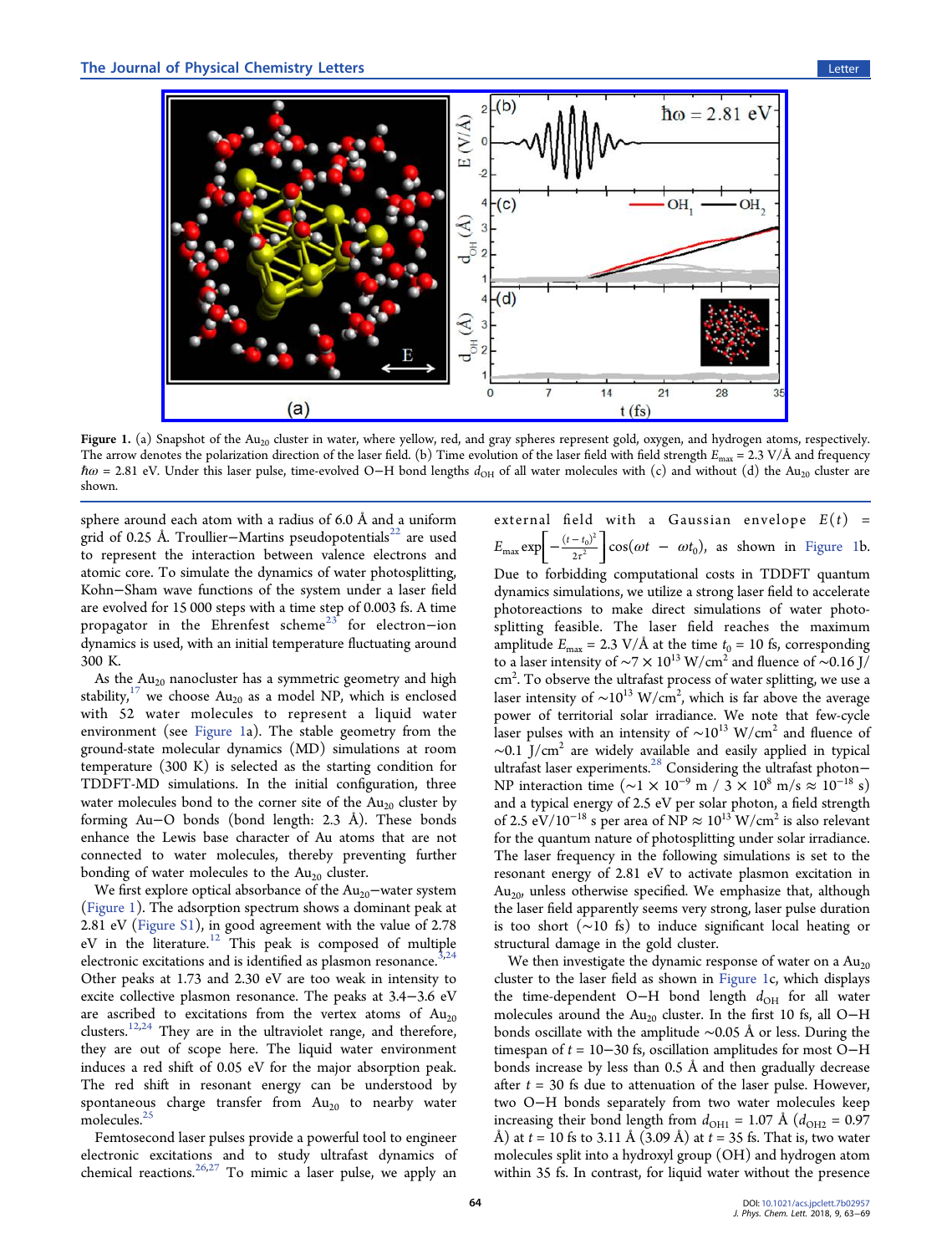<span id="page-2-0"></span>

Figure 2. (a) Number of O−H bond splits with varied laser fluence, corresponding to a field strength from Emax = 2.1 to 2.8 V/Å. Linear fits to data points are shown as the black line. (b) Number of O−H bond splits with varied laser frequency for the fixed field strength  $E_{\text{max}} = 2.8 \text{ V/A}$ . The corresponding absorption spectrum (blue lines) is superimposed for comparison. (c) Atomic configurations at times  $t = 0$ , 16, 18, and 21 fs.



Figure 3. (a) FE along the laser polarization direction for the Au<sub>20</sub> cluster as a function of laser energy in different positions as defined in the inset. (b) Position dependence of the FE (blue line) and the corresponding rate for water splitting (black line) under a laser field of  $E_{\text{max}} = 2.7 \text{ V/A}$ . (c) Charge density difference at times  $t = 10$ , 20, 30, and 40 fs.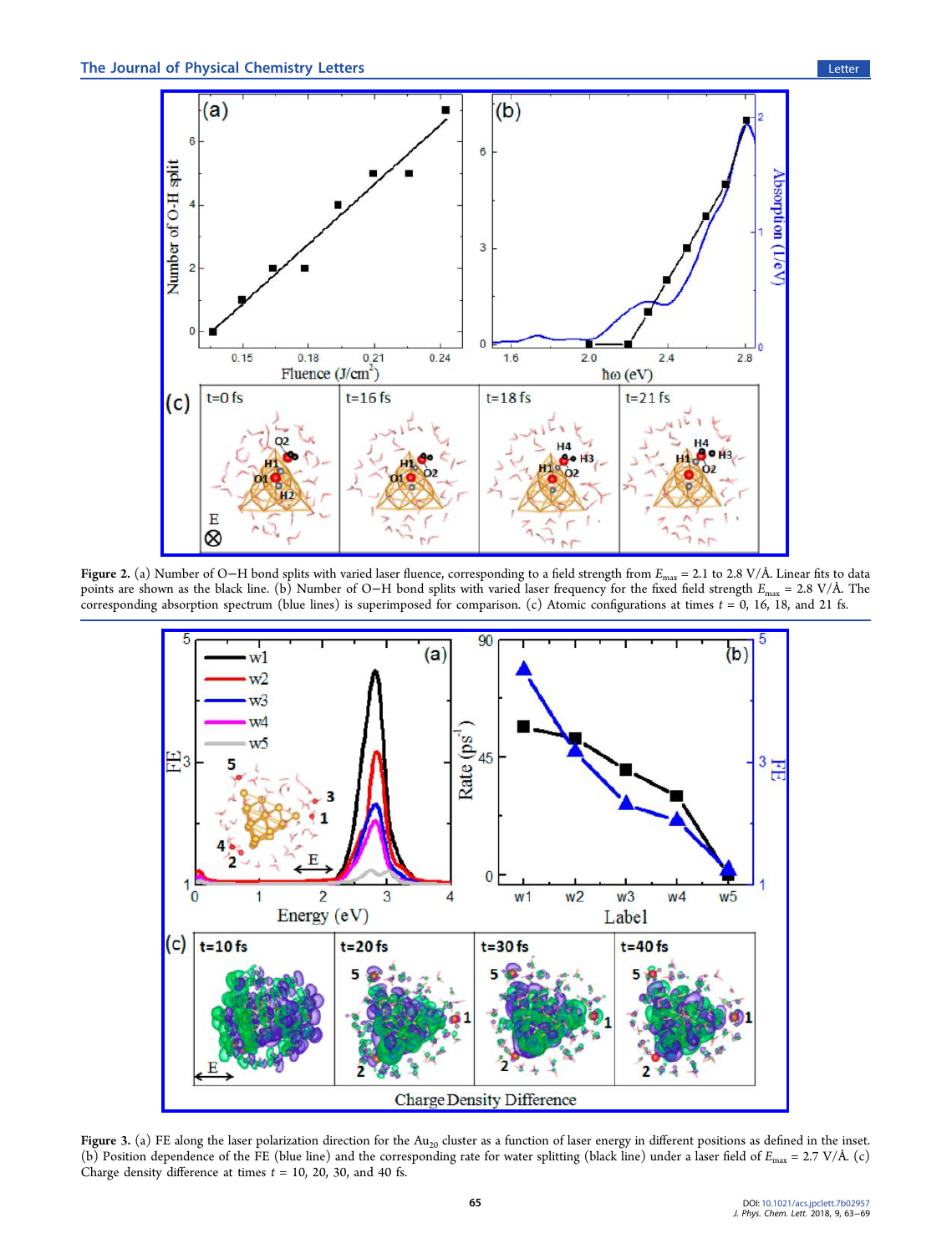of a Au<sub>20</sub> cluster, all of the O–H bonds oscillate continuously and never break under the same laser illumination ([Figure 1d](#page-1-0)). Therefore, we confirm that water splitting is mediated by the Au<sub>20</sub> cluster.

To better understand the plasmon-induced water splitting reaction, we probe the dynamic response of the system using different laser fluences, shown in [Figure 2](#page-2-0)a. In the following, we deem that the O−H bond splits whenever its length reaches 2.0 Å. We find that the number of O−H splits is linearly dependent on the laser fluence, implying a single-photon process.<sup>[29](#page-6-0)</sup> We note that the linear line in [Figure 2](#page-2-0)a does not go across the origin, which is due to the fact that a critical laser fluence is needed for the observation of water splitting here.<sup>[30](#page-6-0)</sup> In experiments, this linear relationship has been observed for hydrogen dissociation on Au  $NPs^{30}$  $NPs^{30}$  $NPs^{30}$  and ethylene epoxidation on Ag nanocubes.<sup>[31](#page-6-0)</sup> [Figure 2b](#page-2-0) shows wavelength dependence for the number of split O−H bonds, which compares well with the overall shape of the optical absorption spectrum. This further confirms that water splitting is induced by plasmon excitation of  $Au_{20}$ , in good agreement with previous experiments.[32](#page-6-0)−[34](#page-6-0)

To illustrate the atomic processes during water splitting, [Figure 2c](#page-2-0) shows typical snapshots of the time-dependent atomic configuration. Initially  $(t = 0$  fs), a water molecule consisting of two hydrogens (labeled as H1, H2) and an oxygen atom (labeled as O1) is bonded at the tip of the  $Au_{20}$  cluster and forms a hydrogen bond with another water molecule with its atoms labeled as H3, H4, and O2. Atom H1 points to atom O2 with distance  $d_{\text{O2-H1}} = 1.72$  Å. At  $t = 16$  fs, the distance  $d_{\text{O2-H1}}$  decreases to 1.42 Å, and the O1−H1 bond length  $d_{\text{O1-H1}}$  increases from 1.00 to 1.67 Å. That is, the H1 atom covalently bonds to both O1 and O2 atoms partially. At  $t = 18$ fs, the distance  $d_{\text{O1-H1}}$  continues to increase to 1.89 Å, indicating that the O1−H1 bond splits, and the distance  $d_{O2-H1}$ is 1.35 Å. At the same time, the distance  $d_{\Omega2-H3}$  begins increasing to 1.31 Å and  $d_{\text{O2-H4}}$  reaches 1.27 Å. Namely, atoms O2, H1, H3, and H4 form a hydronium ion. At  $t = 21$  fs, the distance  $d_{\text{O2-H3}}$  increases to 1.57 Å, while  $d_{\text{O2-H1}}$  decreases to 1.26 Å. Subsequently,  $d_{\text{O2-H3}}$  keeps increasing and reaches 2.0 Å at  $t = 26$  fs [\(Figure S2\)](http://pubs.acs.org/doi/suppl/10.1021/acs.jpclett.7b02957/suppl_file/jz7b02957_si_001.pdf). That is, the O2–H3 bond splits, whereas  $d_{\text{O2-H4}}$  and  $d_{\text{O2-H1}}$  oscillate around 1.0 Å and reach values of 1.06 and 1.10 Å after  $t = 26$  fs, respectively. Therefore, water splitting is assisted by proton transfer in the Grotthusslike mechanism, as observed in hydrogen-bonded acid−base complexes in liquid water. $35$  We find that forming hydrogen bonds accelerates water splitting (see [Figure S3](http://pubs.acs.org/doi/suppl/10.1021/acs.jpclett.7b02957/suppl_file/jz7b02957_si_001.pdf)).

To gain further insights into reaction mechanisms, we display the FE spectrum at different positions around the  $Au_{20}$  cluster in [Figure 3a](#page-2-0). These positions are adsorption sites for water molecules labeled as w1, w2, w3, w4, and w5. Here the localized FE factor is defined as FE(x) =  $[v_{\text{eff}}(x + \delta x) - v_{\text{eff}}(x)]/e\delta xE_{\text{ext}}$ where  $x$  is the position,  $\delta x$  is the mesh size along the polarized direction,  $v_{\text{eff}}$  is effective potential, and  $E_{\text{ext}}$  is the external field strength. $36$  A peak appears in the FE spectrum around a laser frequency of 2.81 eV for all cases. The peak values are 4.5, 3.2, 2.3, 2.0, and 1.2, decreasing in turn from w1 to w5, as shown in [Figure 3b](#page-2-0). Among them, w1 is located on the tip of the  $Au_{20}$ cluster, showing the largest FE. We also show the FE in a transverse cut going through the tip atom and find that the largest FE is ~7.0 at the tip of Au<sub>20</sub> ([Figure S4\)](http://pubs.acs.org/doi/suppl/10.1021/acs.jpclett.7b02957/suppl_file/jz7b02957_si_001.pdf). Similar tip-<br>ephanced EE reaches a value of 7.1 on a larger cluster Ag enhanced FE reaches a value of 7.1 on a larger cluster  $Ag<sub>489</sub>$ , of the same magnitude as our result.

For simplicity, we define the rate of water splitting as the inverse of the time needed for breaking the first O−H bond, when its length reaches 2.0 Å. We find that the reaction rates for water placed at positions w1 to w5 are 56.6, 52.2, 40.1, 30.0, and 0.0 ps<sup>−1</sup>, also decreasing in turn ([Figure 3](#page-2-0)b). The trend of a position-dependent reaction rate closely follows that of FE. Thus, we conclude that the reaction rate for water photosplitting on  $Au_{20}$  is dominantly determined by plasmon-induced FE.

However, the reaction rate does not follow exactly the trend in the FE. To figure it out, we illustrate the time evolution of charge density in [Figure 3](#page-2-0)c. The charge density difference between that at a given time t and at  $t = 0$  is shown. At  $t = 10$  fs, the charge density oscillates following the external field. At  $t =$ 20 fs, when the laser field fades out, part of electrons transfer to the AB orbitals of w2 and w5, while w1 only receives a small amount of electrons on the oxygen atom. Instantaneous charge transfer also exists on a TiO<sub>2</sub> surface with plasmonic NPs.<sup>3</sup> After that, more electrons transfer from the  $Au_{20}$  cluster to the AB orbital of w1, and electrons on w2 and w5 begin to decay. However, water splitting occurs before  $t = 20$  fs for w1 and w2, as shown in [Figure 1c](#page-1-0). Thus, we infer that w1 splits due to a large FE, and w2 splits owing to both the FE and charge transfer effect. In addition, during the simulation timespan, we have not observed the splitting of w5, though there exists clear charge transfer. The main reason is that the FE at w5 is only 1.2, implying too weak FE to split water. On the basis of the above analysis, we infer that while a plasmon-induced FE dominates, charge transfer also plays a role for water splitting on the  $Au_{20}$  cluster.

To reveal the nature of plasmon photoexcitation, we analyze the time-evolved change in the occupation of Kohn−Sham (KS) states ([Figure S5a\)](http://pubs.acs.org/doi/suppl/10.1021/acs.jpclett.7b02957/suppl_file/jz7b02957_si_001.pdf). The occupation of KS states is calculated by projecting the time-dependent KS state onto the ground-state orbitals. Before  $t = 20$  fs, there exists oscillation for occupation near the lowest unoccupied molecular orbital (LUMO), which results from plasmon excitation.<sup>[39](#page-6-0)</sup> After  $t =$ 20 fs, with the laser fading off, some electrons are excited from states with energy at  $-6.23$  to  $-6.00$  eV to the states at  $-3.92$ to −3.42 eV with respect to the vacuum level, which is responsible for plasmon decay via Landau damping.

We calculate the localized density of states (LDOS) of water molecules from w1 to w5 ([Figure S5b\)](http://pubs.acs.org/doi/suppl/10.1021/acs.jpclett.7b02957/suppl_file/jz7b02957_si_001.pdf). The AB orbitals of different water molecules appear at −3.45 eV, overlapping well with newly occupied orbitals of  $Au_{20}$  upon photoexcitation. This energy match promotes resonant charge transfer.<sup>[19](#page-5-0)</sup> Besides, the density of the AB state in this energy range for w2 and w5 is larger than that for w1. This explains why the charge transfer in w2 and w5 is faster than that in w1. We find that the LUMO+3 orbital, which has a significant amount of pelectron character, accumulates most electrons after  $t = 20$  fs ([Figure S6a\)](http://pubs.acs.org/doi/suppl/10.1021/acs.jpclett.7b02957/suppl_file/jz7b02957_si_001.pdf). We also calculate transition coefficients  $|C_{\text{LUMO+3},i}(t)|^2$ , defined as the time-dependent occupied KS orbital  $|i(t)\rangle$  projected onto the LUMO+3 state ([Figure S6b\)](http://pubs.acs.org/doi/suppl/10.1021/acs.jpclett.7b02957/suppl_file/jz7b02957_si_001.pdf). These coefficients display a gradual increase in amplitude, corresponding to hot electron generation by plasmon decay.<sup>4</sup> Among them, the seventh orbital below the highest occupied molecular orbital (HOMO) with d-electron character, termed HOMO−7, shows the largest transition. Thus, plasmon decay of Au<sub>20</sub> is processed mainly by generating hot electrons via electronic transitions from the d-band to p-band. Similar analysis on the optical excitation of  $Au_{20}$  also reveals the importance of 5d and 6p electrons.<sup>[12](#page-5-0)</sup>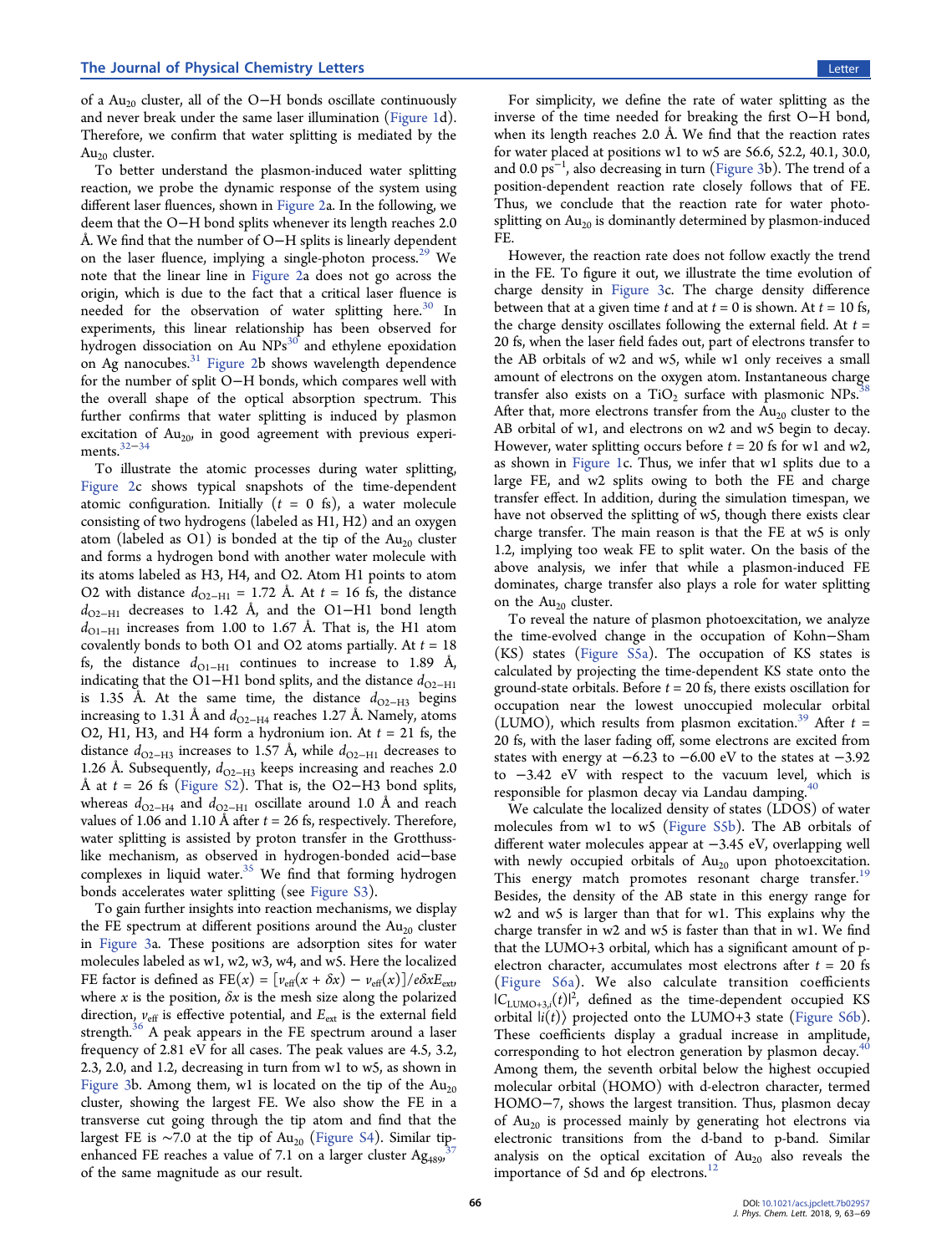

Figure 4. Time evolution of the number of hydrogen molecules (a) with varied laser intensity and (b) in separate MD trajectories with the field strength  $E_{\text{max}} = 2.8 \text{ V/A}$ . (c) Atomic configurations at times  $t = 0$ , 20, 26, and 33 fs.

More importantly, we observe rapid hydrogen production from water, as displayed in Figure 4a. We show that a hydrogen molecule is formed when its H−H bond length is less than 1.0 Å. For a laser field of  $E_{\text{max}} = 2.90 \text{ V/A}$ , three hydrogen molecules are formed gradually after 20 fs. In other cases, two hydrogen molecules are first formed, and then one of them splits. This observation is universal for different MD trajectories, where we find that a hydrogen molecule is generally produced within 35 fs, as shown in Figure 4b. Considering that the Au<sub>20</sub> cluster has a size of ~1.0 nm and the laser intensity is  $\sim$ 0.2 J/cm<sup>2</sup> per pulse, the maximum number of photons reaching Au<sub>20</sub> is ~10000. Thus, the quantum efficiency for  $H_2$  production is about 0.03%, similar to the reported incident-photon-to-current efficiency (0.06%) for the 2 nm thick Au NP during direct water photosplitting.<sup>[8](#page-5-0)</sup> Without a gold cluster, however,  $H_2$  production is unlikely to occur owing to the large energy barrier for water splitting and H recombination. Thus, the gold cluster could serve as a photocatalytic reaction center to produce  $H_2$  from water.

The detailed process for hydrogen production is shown in Figure 4c. Initially, one water molecule with atoms labeled H1, H2, and O1 is located near the tip of the  $Au_{20}$  cluster. This molecule forms a hydrogen bond with another water molecule consisting of H3, H4, and O2 through an O2−H1 hydrogen bond with a bond length of  $d_{\text{O2-H1}} = 1.72$  Å. At  $t = 20$  fs, the distance  $d_{\text{O2-H1}}$  decreases to 1.55 Å, and the O1−H1 bond length  $d_{\text{O1-H1}}$  increases to 2.45 Å, indicating the split of the O1−H1 bond. Simultaneously, the H1 atom comes closer to H4 with  $d_{\text{H1-H4}}$  = 1.89 Å, and the H4 atom keeps going away from O2 with  $d_{\text{O2-H4}} = 1.51$  Å. At  $t = 26$  fs, the distance  $d_{\text{H1-H4}}$ 

decreases to 1.48 Å, and  $d_{\text{O2-H4}}$  reaches 1.91 Å, implying that the O2−H4 bond breaks up. At  $t = 33$  fs,  $d_{\text{H1-H4}}$  reaches 0.86 Å, forming a H<sub>2</sub> molecule. The O2−H3 still remains bonded with a bond length of  $d_{\text{O2-H3}} = 0.95$  Å. The details for timeevolved changes in bond length are shown in [Figure S7.](http://pubs.acs.org/doi/suppl/10.1021/acs.jpclett.7b02957/suppl_file/jz7b02957_si_001.pdf) Therefore, a hydrogen molecule is formed via a "chain reaction" like mechanism: plasmon excitation produces intense hot electrons to activate OH bonds; an activated H then detaches from water and can be accelerated; the H from another water dissociates by the strong impact of the first H together with hot electrons, to produce a  $H_2$  molecule.

The tip of the gold cluster is the most active site for water splitting to produce  $H_2$ . Due to plasmon-induced strong field, the activated hydrogen atom on the tip of  $Au_{20}$  would have a large momentum to take hydrogen atoms from other water molecules. Therefore,  $H_2$  production in our simulations only occurs around the tip of the gold cluster. Indeed, the plasmon energy of the gold cluster is located well above the  $H_2/H_2O$ redox potential, high enough to overcome the barrier to produce  $H_2$ .<sup>[14](#page-5-0)</sup> The reaction path in our simulations is similar to that of hydrogen production from water on the  $Al<sub>17</sub>$  cluster in the ground-state MD simulation, $3$  where the temperature is 1000 K and the time for H<sub>2</sub> production is ∼2 ps. Therefore, plasmon-induced water splitting to produce  $H_2$  could be much more efficient than heat-induced reactions. Besides, OH radicals easily spread away from the  $Au_{20}$  cluster and recombine to form  $H_2O_2$  or  $H_2 + O_2$  on the supporting substrate (e.g., inert oxides or p-semiconductors), excluding the possibility of catalyst poisoning by reaction products. $41$  Instead, an inert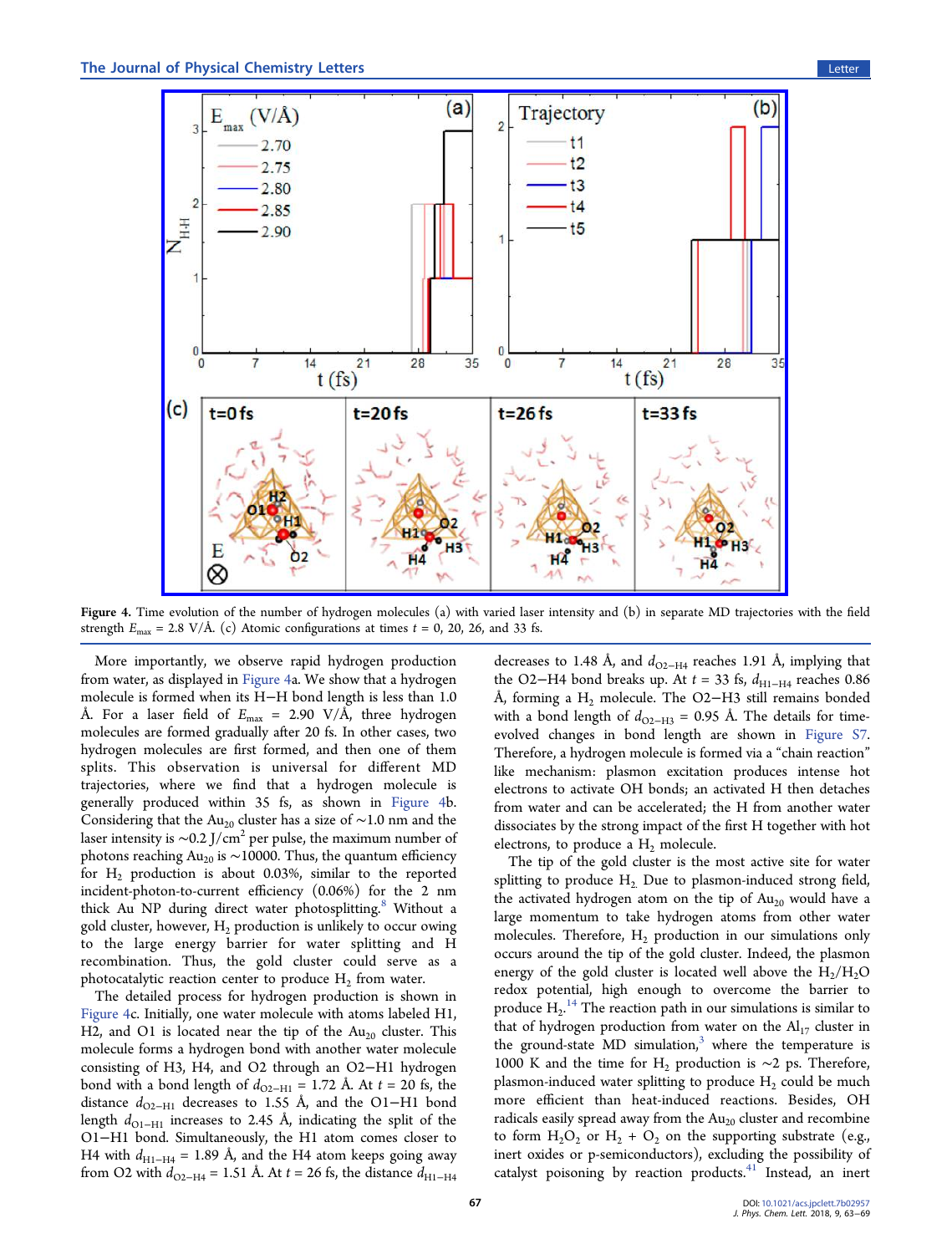<span id="page-5-0"></span> $Al_2O_3$  layer is formed in the case of water splitting on Al clusters.

We present the first real-time quantum simulations of water photosplitting and rapid hydrogen production on a  $Au_{20}$  cluster in water upon laser illumination. We demonstrate that plasmon-induced FE dominates the water splitting process, and charge transfer from the  $Au_{20}$  cluster to the AB state of the water molecule also contributes to photoreactions. In the experiment of photocatalytic water splitting on CdSe nanoplatelets, a 5-fold increase in photocurrent was observed after covering with Au NPs, which resulted from enhanced plasmonic fields.[42](#page-6-0) The control of the laser parameter would then effectively tune the reaction efficiency. Gold NP-based hydrogen production from water is highly promising if the Au NPs are massively produced. These results provide fundamental insights into understanding plasmon-induced atomic processes and are helpful to improve further efficiency for solar hydrogen production.

# ■ ASSOCIATED CONTENT

## **6** Supporting Information

The Supporting Information is available free of charge on the [ACS Publications website](http://pubs.acs.org) at DOI: [10.1021/acs.jpclett.7b02957.](http://pubs.acs.org/doi/abs/10.1021/acs.jpclett.7b02957)

Optical absorption spectrum, time evolution of bond lengths, field enhancement distribution, and population analysis of Kohn−Sham orbitals ([PDF\)](http://pubs.acs.org/doi/suppl/10.1021/acs.jpclett.7b02957/suppl_file/jz7b02957_si_001.pdf)

## ■ AUTHOR INFORMATION

#### ORCID<sup>®</sup>

Lei Yan: [0000-0002-2698-4613](http://orcid.org/0000-0002-2698-4613)

Sheng Meng: [0000-0002-1553-1432](http://orcid.org/0000-0002-1553-1432)

## Notes

The authors declare no competing financial interest.

# ■ ACKNOWLEDGMENTS

We acknowledge helpful discussions with S.W. Gao and financial support from MOST (Grant Nos. 2016YFA0300902 and 2015CB921001), NSFC (Grant Nos. 11774396, 11474328, and 11290164), and "Strategic Priority Research Program B" of the CAS (No. XDB070301).

#### ■ REFERENCES

(1) Lewis, N. S. Toward Cost-Effective Solar Energy Use. Science 2007, 315, 798−801.

(2) Steinfeld, A. Solar Thermochemical Production of Hydrogen−−a Review. Sol. Energy 2005, 78, 603−615.

(3) Cushing, S. K.; Wu, N. Progress and Perspectives of Plasmon-Enhanced Solar Energy Conversion. J. Phys. Chem. Lett. 2016, 7, 666− 675.

(4) Li, Y.; Zhao, K.; Sobhani, H.; Bao, K.; Nordlander, P. Geometric Dependence of the Line Width of Localized Surface Plasmon Resonances. [J. Phys. Chem. Lett](http://pubs.acs.org/action/showLinks?pmid=25854846&crossref=10.1038%2Fncomms7797&coi=1%3ACAS%3A280%3ADC%252BC2MjisVOhtg%253D%253D&citationId=p_n_14_1). 2013, 4, 1352−1357.

(5) Linic, S.; Christopher, P.; Ingram, D. B. Plasmonic-Metal Nanostructures for Efficient Conversion of Solar to Chemical Energy. [Nat. Mater.](http://pubs.acs.org/action/showLinks?system=10.1021%2Fnl104005n&coi=1%3ACAS%3A528%3ADC%252BC3MXhvFWhsr0%253D&citationId=p_n_19_1) 2011, 10, 911−921.

(6) Kibria, M. G.; Chowdhury, F. A.; Zhao, S.; AlOtaibi, B.; Trudeau, M. L.; Guo, H.; Mi, Z. V. Visible Light-Driven Efficient Overall Water Splitting Using p-type Metal-Nitride Nanowire Arrays. Nat. Commun. 2015, 6, 6797.

(7) Mubeen, S.; Lee, J.; Singh, N.; Kramer, S.; Stucky, G. D.; Moskovits, M. An Autonomous Photosynthetic Device in Which All Charge Carriers Derive from Surface Plasmons. Nat. Nanotechnol. 2013, 8, 247−251.

(9) Liu, Z.; Hou, W.; Pavaskar, P.; Aykol, M.; Cronin, S. B. Plasmon Resonant Enhancement of Photocatalytic Water Splitting Under [Visible Illumination.](http://pubs.acs.org/action/showLinks?system=10.1021%2Fja0556326&coi=1%3ACAS%3A528%3ADC%252BD28Xht1Cjsro%253D&citationId=p_n_37_1) Nano Lett. 2011, 11, 1111−1116.

(10) Nishijima, Y.; Ueno, K.; Kotake, Y.; Murakoshi, K.; Inoue, H.; Misawa, H. Near-Infrared Plasmon-Assisted Water Oxidation. [J. Phys.](http://pubs.acs.org/action/showLinks?system=10.1021%2Facsnano.6b01840&coi=1%3ACAS%3A528%3ADC%252BC28XmvFKqtro%253D&citationId=p_n_41_1) Chem. Lett. 2012, 3, 1248−1252.

(11) Ranasingha, O.; Wang, H.; Zobac, V.; Jelínek, P.; Panapitiya, G.; ̌ Neukirch, A. J.; Prezhdo, O. V.; Lewis, J. P. Slow Relaxation of Surface Plasmon Excitations in Au<sub>55</sub>: the Key to Efficient Plasmonic Heating in Au/TiO<sub>2</sub>. *[J. Phys. Chem. Lett.](http://pubs.acs.org/action/showLinks?crossref=10.1016%2Fj.cplett.2004.03.033&coi=1%3ACAS%3A528%3ADC%252BD2cXjtVSiurs%253D&citationId=p_n_48_1)* 2016, 7, 1563-1569.

(12) Idrobo, J. C.; Walkosz, W.; Yip, S. F.; Ö ğüt, S.; Wang, J.; Jellinek, J. Static Polarizabilities and Optical Absorption Spectra of Gold Clusters ( $Au_n$ ,  $n = 2-14$  and 20) from First Principles. Phys. Rev. B 2007, 76, 205422.

(13) Ferrighi, L.; Hammer, B.; Madsen, G. K. H. 2D−3D Transition for Cationic and Anionic Gold Clusters: A Kinetic Energy Density Functional Study. J. Am. Chem. Soc. 2009, 131, 10605−10609.

(14) Ding, Z.; Meng, S. Promote Water Photosplitting via Tuning Quantum Well States in Supported Metal Clusters. Phys. Rev. B: [Condens. Matter Mater. Phys](http://pubs.acs.org/action/showLinks?system=10.1021%2Fnl303940z&coi=1%3ACAS%3A528%3ADC%252BC38XhslKhs7%252FN&citationId=p_n_62_1). 2012, 86, 045455.

(15) Zheng, J.; Zhang, C.; Dickson, R. M. Highly Fluorescent, Water-Soluble, Size-Tunable Gold Quantum Dots. Phys. Rev. Lett. 2004, 93, 077402.

(16) Li, J.; Li, X.; Zhai, H. J.; Wang, L. S. Au20: A Tetrahedral Cluster. Science 2003, 299, 864−867.

(17) Zhao, L.; Jensen, L.; Schatz, G. C. Pyridine−Ag20 Cluster: A Model System for Studying Surface-Enhanced Raman Scattering. J. [Am. Chem. Soc](http://pubs.acs.org/action/showLinks?pmid=23178296&crossref=10.1038%2Fnmat3454&coi=1%3ACAS%3A528%3ADC%252BC38XhsFOmtrvJ&citationId=p_n_72_1). 2006, 128, 2911-2919.

(18) Kang, J. H.; Kim, D. S.; Park, Q.-H. Local Capacitor Model for Plasmonic Electric Field Enhancement. Phys. Rev. Lett. 2009, 102, 093906.

(19) Yan, L.; Wang, F. W.; Meng, S. Quantum Mode Selectivity of Plasmon-Induced Water Splitting on Gold Nanoparticles. ACS Nano 2016, 10, 5452−5458.

(20) Andrade, X.; Strubbe, D. A.; De Giovannini, U.; Larsen, A. H.; Oliveira, M. J. T.; Alberdi-Rodriguez, J.; Varas, A.; Theophilou, I.; Helbig, N.; Verstraete, M.; et al. Real-Space Grids and the Octopus Code as Tools for the Development of New Simulation Approaches for Electronic Systems. [Phys. Chem. Chem. Phys](http://pubs.acs.org/action/showLinks?pmid=28508056&crossref=10.1126%2Fsciadv.1602339&citationId=p_n_87_1). 2015, 17, 31371-31396.

(21) Perdew, J. P.; Burke, K.; Ernzerhof, M. Generalized Gradient Approximation Made Simple. Phys. Rev. Lett. 1996, 77, 3865.

(22) Troullier, N.; Martins, J. L. Efficient Pseudopotentials for Plane-Wave Calculations. Phys. Rev. B: Condens. Matter Mater. Phys. 1991, 43, 1993.

(23) Alonso, J. L.; Andrade, X.; Echenique, P.; Falceto, F.; Prada-Gracia, D.; Rubio, A. Efficient Formalism for Large-Scale Ab Initio Molecular Dynamics Based on Time-Dependent Density Functional Theory. Phys. Rev. Lett. 2008, 101, 096403.

(24) Wu, K.; Li, J.; Lin, C. Remarkable Second-Order Optical Nonlinearity of Nano-Sized Au<sub>20</sub> Cluster: a TDDFT Study. Chem. Phys. Lett. 2004, 388, 353−357.

(25) Sheldon, M. T.; van de Groep, J.; Brown, A. M.; Polman, A.; Atwater, H. A. Plasmoelectric Potentials in Metal Nanostructures. Science 2014, 346, 828−831.

(26) Lupetti, M.; Hengster, J.; Uphues, T.; Scrinzi, A. Attosecond Photoscopy of Plasmonic Excitations. Phys. Rev. Lett. 2014, 113, 113903.

(27) Brown, A. M.; Sundararaman, R.; Narang, P.; Schwartzberg, A. M.; Goddard, W. A., III; Atwater, H. A. Experimental and Ab Initio Ultrafast Carrier Dynamics in Plasmonic Nanoparticles. Phys. Rev. Lett. 2017, 118, 087401.

(28) Baltuška, A.; Udem, Th.; Uiberacker, M.; Hentschel, M.; Goulielmakis, E.; Gohle, Ch.; Holzwarth, R.; Yakovlev, V. S.; Scrinzi, A.; Hänsch, T. W.; et al. Attosecond Control of Electronic Processes by Intense Light Fields. Nature 2003, 421, 611−615.